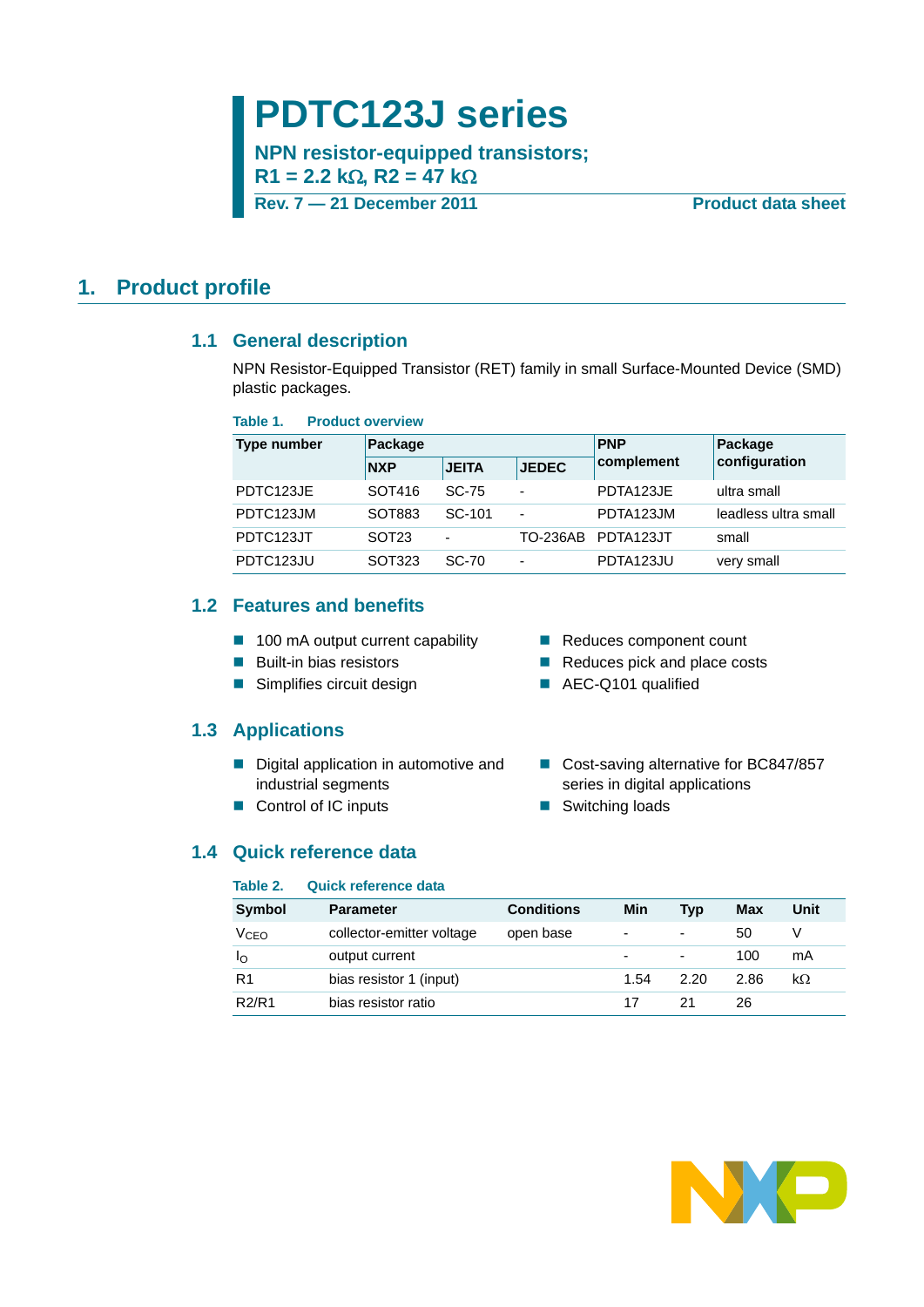## **NPN resistor-equipped transistors; R1 = 2.2 k** $\Omega$ **, R2 = 47 k** $\Omega$

## <span id="page-1-1"></span>**2. Pinning information**

| Pin            | <b>Description</b>    | <b>Simplified outline</b>      | <b>Graphic symbol</b>                                             |
|----------------|-----------------------|--------------------------------|-------------------------------------------------------------------|
|                | SOT23; SOT323; SOT416 |                                |                                                                   |
| 1              | input (base)          |                                |                                                                   |
| $\overline{2}$ | GND (emitter)         | 3                              | 3                                                                 |
| 3              | output (collector)    | 2<br>$\mathbf{1}$<br>006aaa144 | R <sub>1</sub><br>1<br>R <sub>2</sub><br>$\overline{2}$<br>sym007 |
| <b>SOT883</b>  |                       |                                |                                                                   |
| 1              | input (base)          |                                |                                                                   |
| $\overline{2}$ | GND (emitter)         | 1<br>3                         | 3                                                                 |
| 3              | output (collector)    | 2<br>Transparent<br>top view   | R <sub>1</sub><br>1<br>R <sub>2</sub><br>$\overline{2}$<br>sym007 |

## <span id="page-1-2"></span>**3. Ordering information**

| <b>Ordering information</b><br>Table 4. |             |                                                                                              |                   |  |  |  |  |
|-----------------------------------------|-------------|----------------------------------------------------------------------------------------------|-------------------|--|--|--|--|
| <b>Type number</b>                      | Package     |                                                                                              |                   |  |  |  |  |
|                                         | <b>Name</b> | <b>Description</b>                                                                           | <b>Version</b>    |  |  |  |  |
| PDTC123JE                               | SC-75       | plastic surface-mounted package; 3 leads                                                     | SOT416            |  |  |  |  |
| PDTC123JM                               | SC-101      | leadless ultra small plastic package; 3 solder lands;<br>body $1.0 \times 0.6 \times 0.5$ mm | SOT883            |  |  |  |  |
| PDTC123JT                               |             | plastic surface-mounted package; 3 leads                                                     | SOT <sub>23</sub> |  |  |  |  |
| PDTC123JU                               | SC-70       | plastic surface-mounted package; 3 leads                                                     | SOT323            |  |  |  |  |

## <span id="page-1-3"></span>**4. Marking**

| Table 5. Marking codes |                             |
|------------------------|-----------------------------|
| <b>Type number</b>     | Marking code <sup>[1]</sup> |
| PDTC123JE              | 28                          |
| PDTC123JM              | <b>DW</b>                   |
| PDTC123JT              | $*25$                       |
| PDTC123JU              | $*49$                       |

<span id="page-1-0"></span> $[1]$   $*$  = placeholder for manufacturing site code.

**Product data sheet Rev. 7 — 21 December 2011 2 of 17**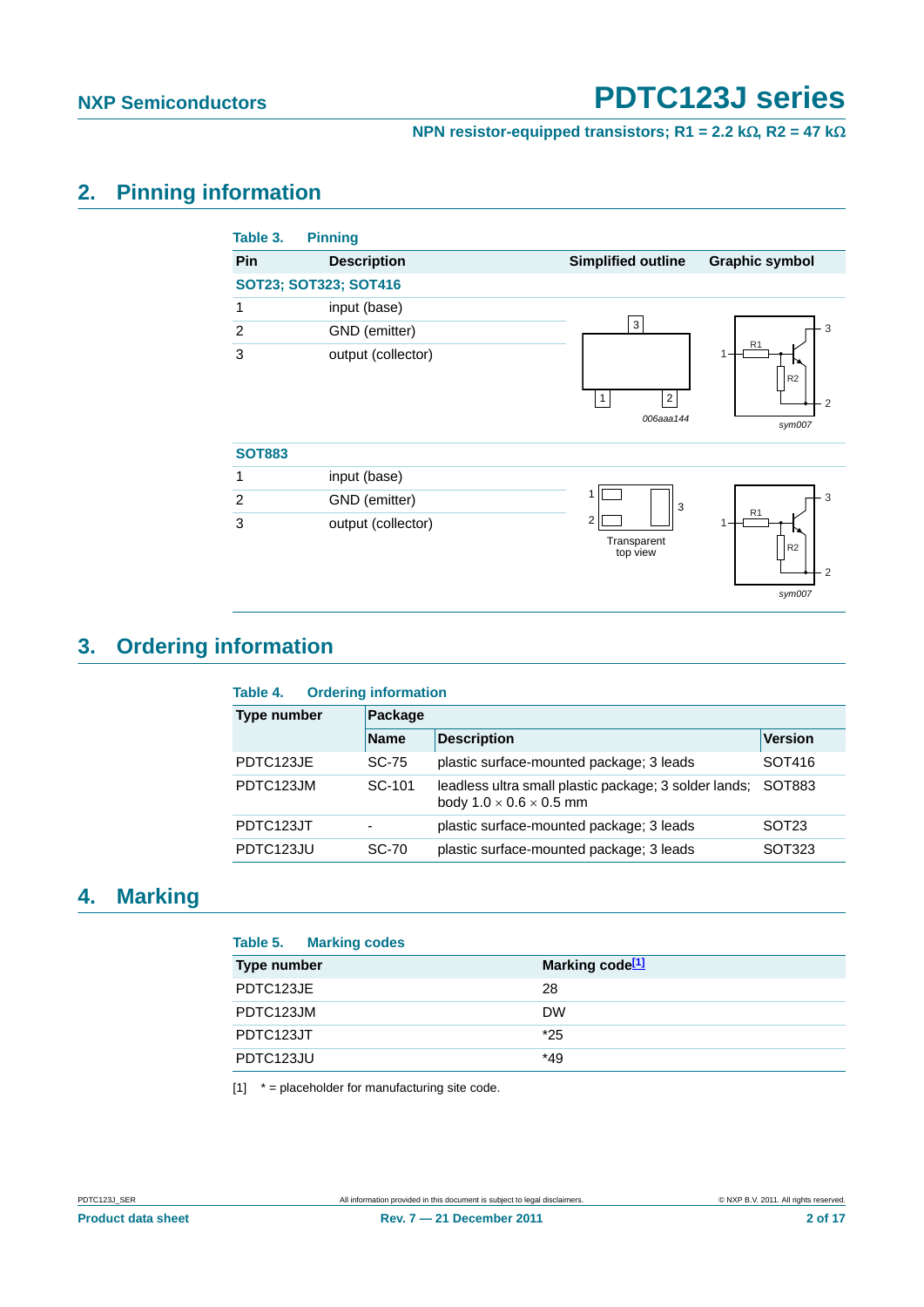#### **NPN resistor-equipped transistors; R1 = 2.2 k** $\Omega$ **, R2 = 47 k** $\Omega$

## <span id="page-2-3"></span>**5. Limiting values**

| Table 6.               | <b>Limiting values</b><br>In accordance with the Absolute Maximum Rating System (IEC 60134). |                              |              |            |            |             |
|------------------------|----------------------------------------------------------------------------------------------|------------------------------|--------------|------------|------------|-------------|
| <b>Symbol</b>          | <b>Parameter</b>                                                                             | <b>Conditions</b>            |              | <b>Min</b> | <b>Max</b> | <b>Unit</b> |
| V <sub>CBO</sub>       | collector-base voltage                                                                       | open emitter                 |              |            | 50         | V           |
| <b>V<sub>CEO</sub></b> | collector-emitter voltage                                                                    | open base                    |              | -          | 50         | V           |
| <b>VEBO</b>            | emitter-base voltage                                                                         | open collector               |              |            | 10         | V           |
| $V_{I}$                | input voltage                                                                                |                              |              |            |            |             |
|                        | positive                                                                                     |                              |              |            | $+12$      | V           |
|                        | negative                                                                                     |                              |              |            | $-5$       | V           |
| $I_{\rm O}$            | output current                                                                               |                              |              |            | 100        | mA          |
| $I_{CM}$               | peak collector current                                                                       | single pulse; $t_p \le 1$ ms |              | -          | 100        | mA          |
| $P_{\text{tot}}$       | total power dissipation                                                                      | $T_{amb}$ $\leq$ 25 °C       |              |            |            |             |
|                        | PDTC123JE (SOT416)                                                                           |                              | $[1][2]$ -   |            | 150        | mW          |
|                        | PDTC123JM (SOT883)                                                                           |                              | $[2][3]$ $-$ |            | 250        | mW          |
|                        | PDTC123JT (SOT23)                                                                            |                              | $11 -$       |            | 250        | mW          |
|                        | PDTC123JU (SOT323)                                                                           |                              | $11 -$       |            | 200        | mW          |
| $T_i$                  | junction temperature                                                                         |                              |              |            | 150        | $^{\circ}C$ |
| $T_{amb}$              | ambient temperature                                                                          |                              |              | $-65$      | +150       | $^{\circ}C$ |
| $T_{\text{stg}}$       | storage temperature                                                                          |                              |              | $-65$      | $+150$     | $^{\circ}C$ |

<span id="page-2-0"></span>[1] Device mounted on an FR4 Printed-Circuit Board (PCB), single-sided copper, tin-plated and standard footprint.

<span id="page-2-1"></span>[2] Reflow soldering is the only recommended soldering method.

<span id="page-2-2"></span>[3] Device mounted on an FR4 PCB with 70 µm copper strip line, standard footprint.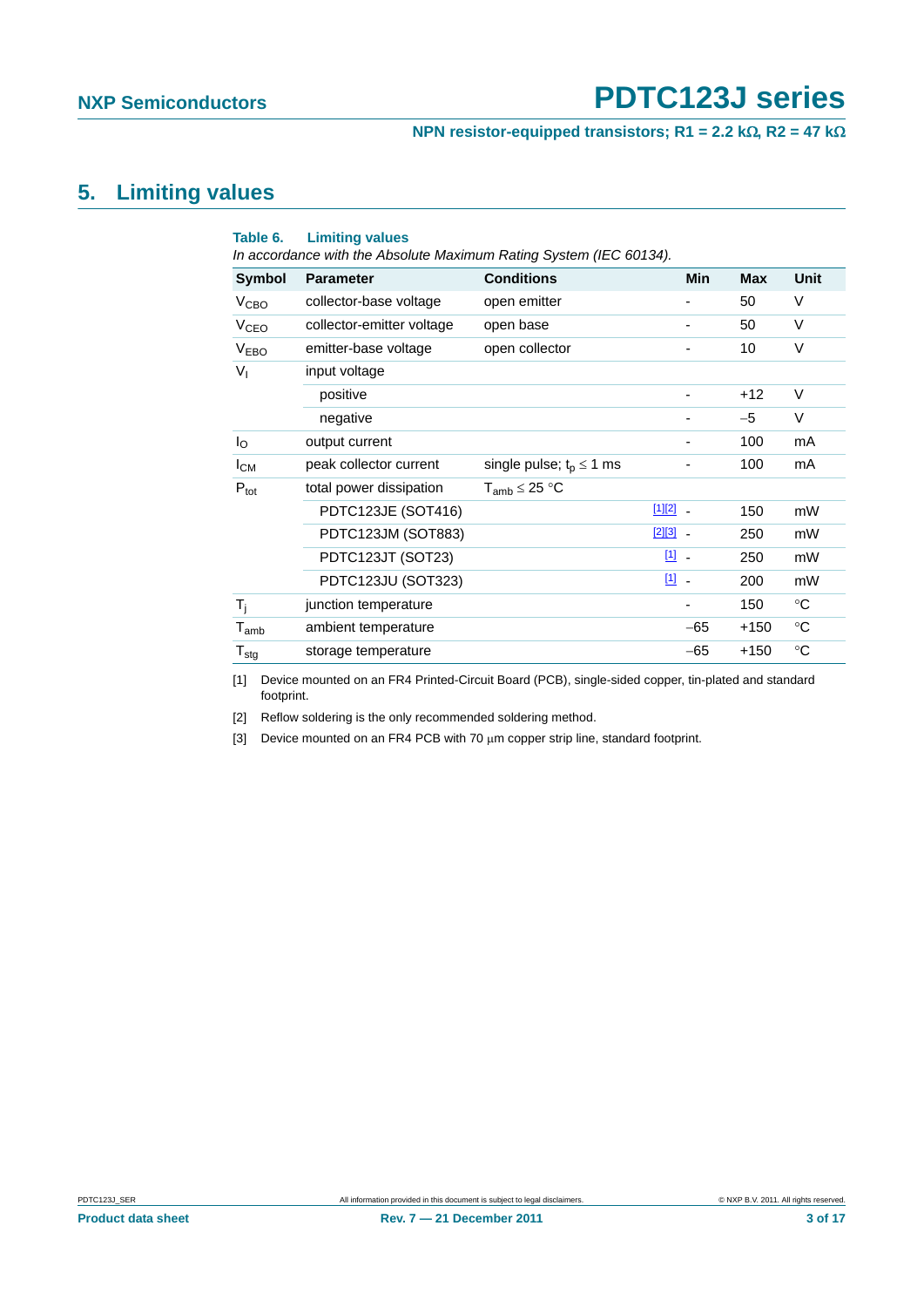**NPN resistor-equipped transistors; R1 = 2.2 k** $\Omega$ **, R2 = 47 k** $\Omega$ 



## <span id="page-3-3"></span>**6. Thermal characteristics**

| Table 7.      | <b>Thermal characteristics</b>                 |                   |              |     |     |            |      |
|---------------|------------------------------------------------|-------------------|--------------|-----|-----|------------|------|
| Symbol        | <b>Parameter</b>                               | <b>Conditions</b> |              | Min | Typ | <b>Max</b> | Unit |
| $R_{th(i-a)}$ | thermal resistance from junction<br>to ambient | in free air       |              |     |     |            |      |
|               | PDTC123JE (SOT416)                             |                   | $[1][2]$ $-$ |     | -   | 830        | K/W  |
|               | PDTC123JM (SOT883)                             |                   | $[2][3]$     |     |     | 500        | K/W  |
|               | PDTC123JT (SOT23)                              |                   | $[1]$ $-$    |     | -   | 500        | K/W  |
|               | PDTC123JU (SOT323)                             |                   | $[1]$        |     |     | 625        | K/W  |

<span id="page-3-0"></span>[1] Device mounted on an FR4 PCB, single-sided copper, tin-plated and standard footprint.

<span id="page-3-1"></span>[2] Reflow soldering is the only recommended soldering method.

<span id="page-3-2"></span>[3] Device mounted on an FR4 PCB with 70  $\mu$ m copper strip line, standard footprint.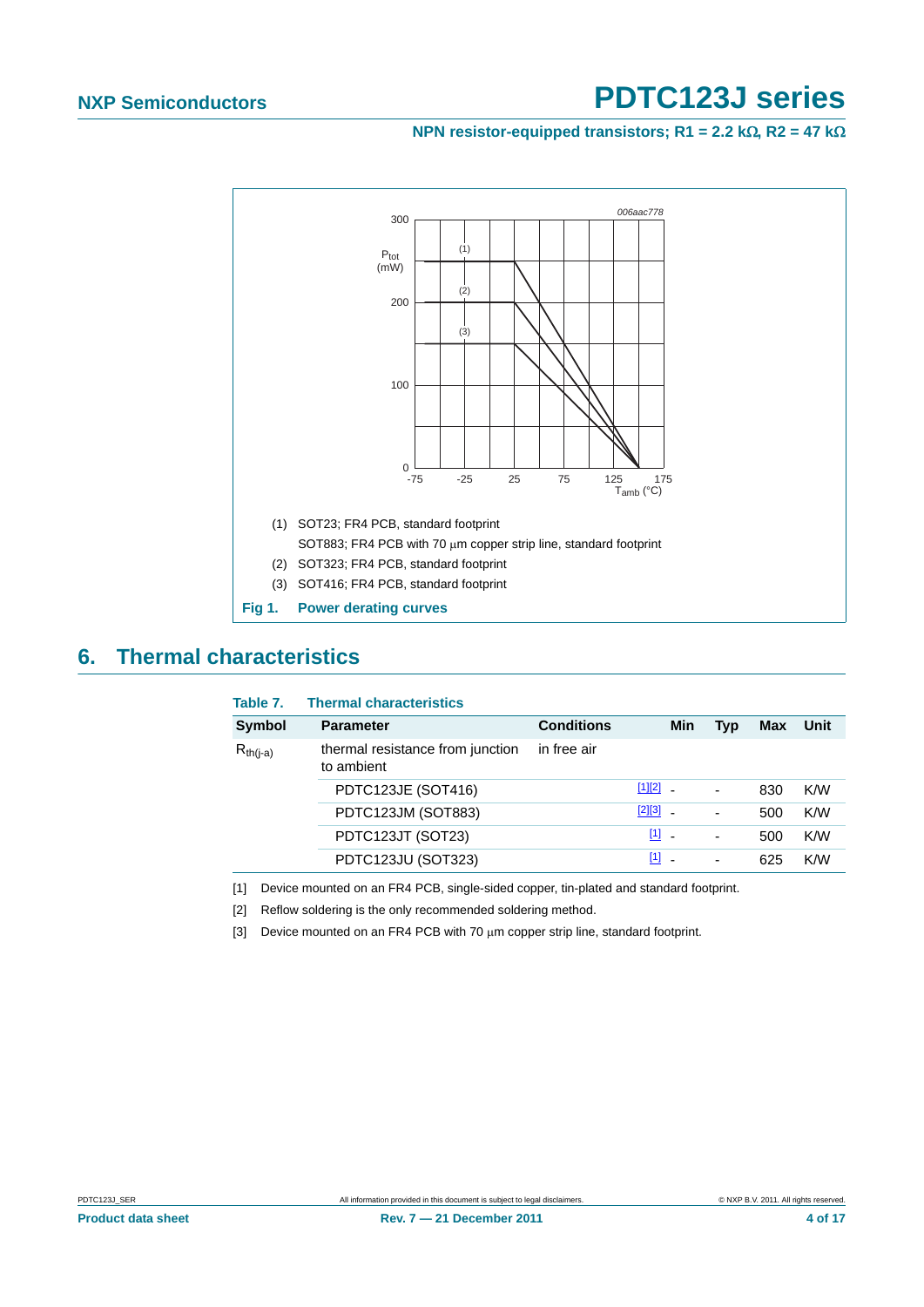<span id="page-4-0"></span>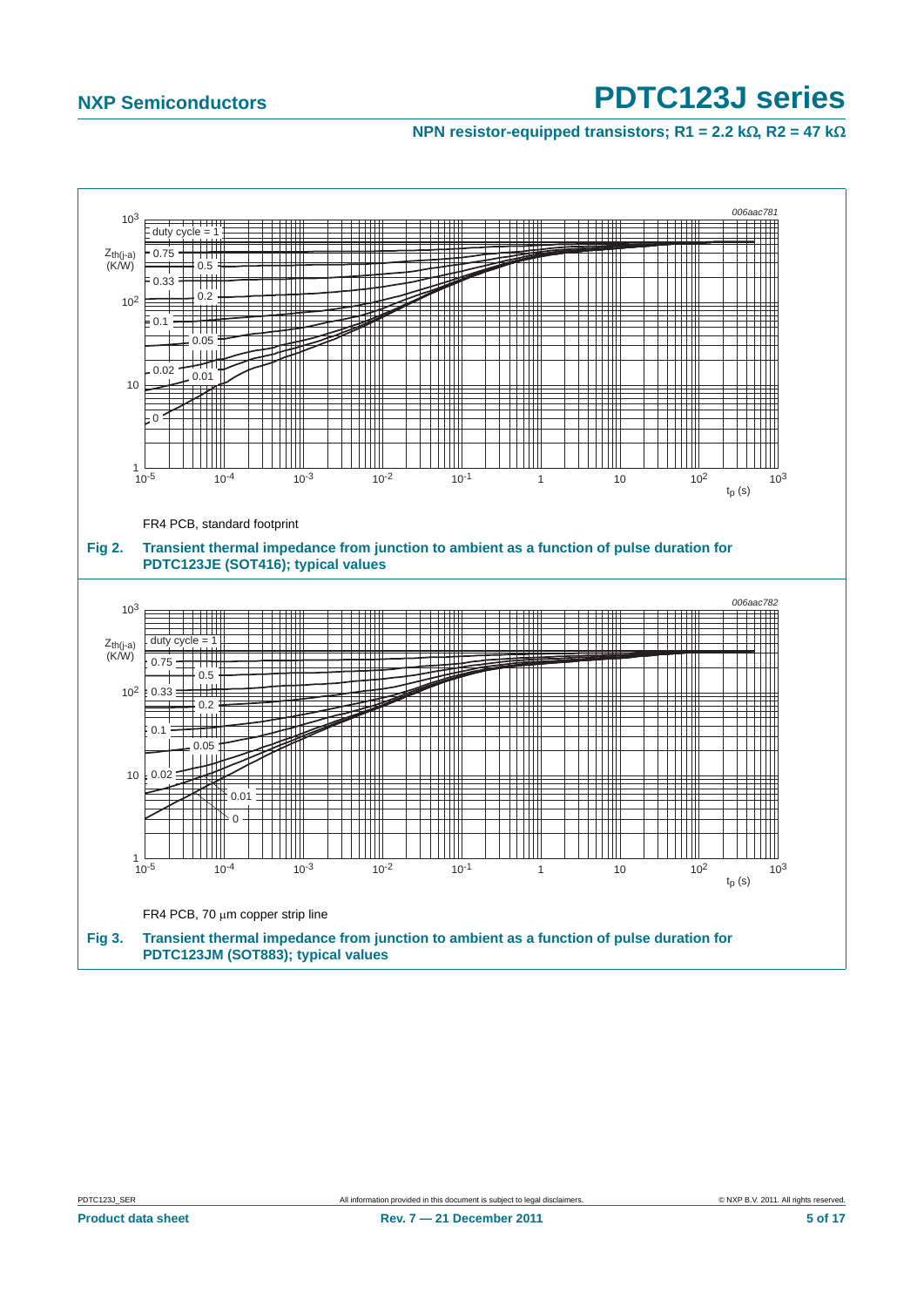**NPN resistor-equipped transistors; R1 = 2.2 k** $\Omega$ **, R2 = 47 k** $\Omega$ 



<span id="page-5-0"></span>**Product data sheet** 6 of 17 **Rev. 7 – 21 December 2011** 6 **17 6 6 6 6 17**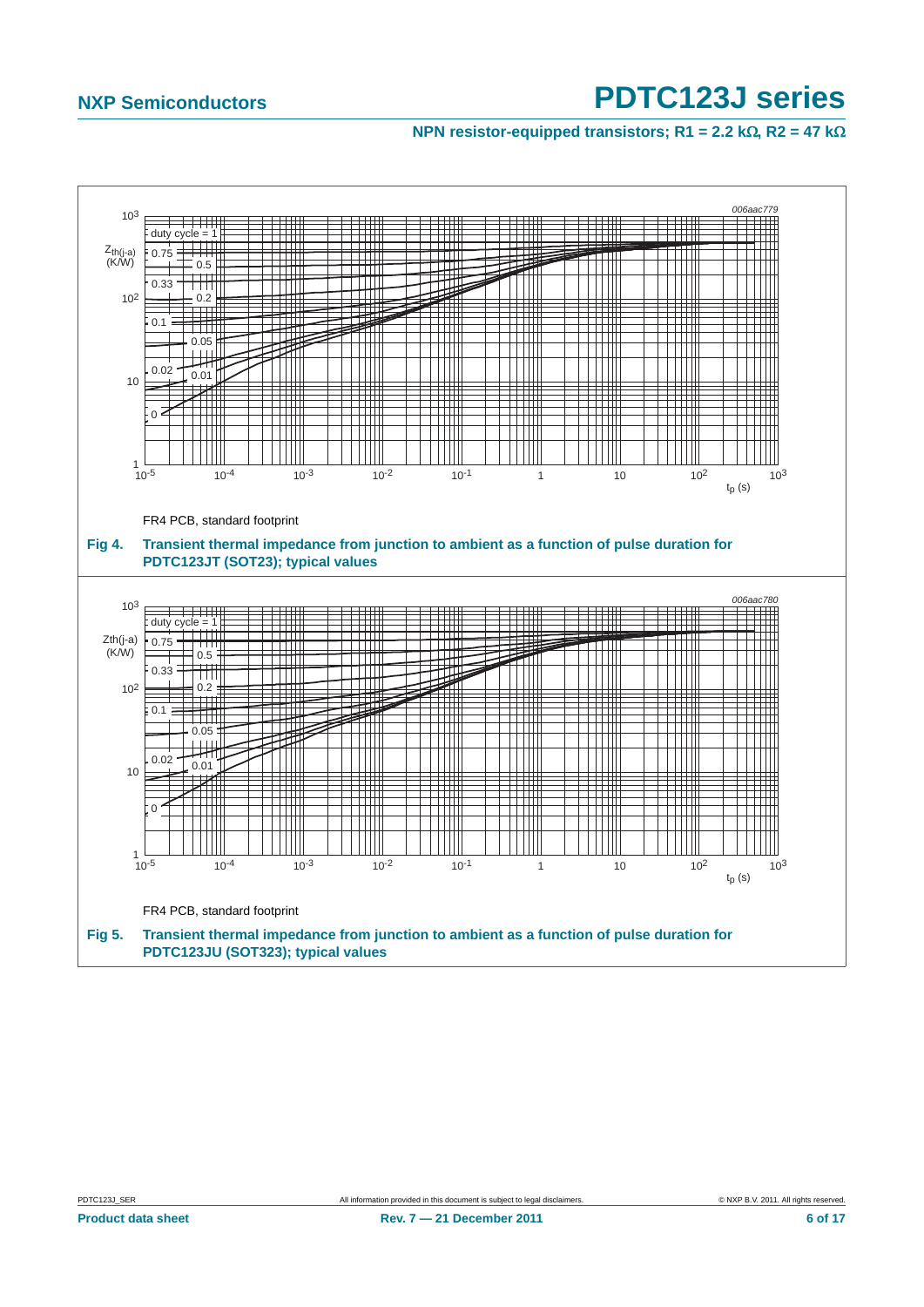**NPN resistor-equipped transistors; R1 = 2.2 k** $\Omega$ **, R2 = 47 k** $\Omega$ 

## <span id="page-6-1"></span>**7. Characteristics**

| Table 8.                       | <b>Characteristics</b><br>$T_{amb}$ = 25 °C unless otherwise specified. |                                                                            |            |                          |      |           |
|--------------------------------|-------------------------------------------------------------------------|----------------------------------------------------------------------------|------------|--------------------------|------|-----------|
| <b>Symbol</b>                  | <b>Parameter</b>                                                        | <b>Conditions</b>                                                          | <b>Min</b> | <b>Typ</b>               | Max  | Unit      |
| I <sub>CBO</sub>               | collector-base<br>cut-off current                                       | $V_{CB} = 50$ V; $I_E = 0$ A                                               |            |                          | 100  | nA        |
| I <sub>CEO</sub>               | collector-emitter                                                       | $V_{CF}$ = 30 V; $I_B$ = 0 A                                               |            | -                        | 1    | μA        |
|                                | cut-off current                                                         | $V_{CE} = 30 V$ ; $I_R = 0 A$ ;<br>$T_i = 150 °C$                          |            |                          | 5    | μA        |
| $I_{EBO}$                      | emitter-base<br>cut-off current                                         | $V_{EB} = 5 V$ ; $I_C = 0 A$                                               |            |                          | 180  | μA        |
| $h_{FE}$                       | DC current gain                                                         | $V_{CE} = 5 V$ ; $I_C = 10$ mA                                             | 100        |                          |      |           |
| V <sub>CEsat</sub>             | collector-emitter<br>saturation voltage                                 | $I_C = 5$ mA; $I_B = 0.25$ mA                                              |            |                          | 100  | mV        |
| $V_{I(off)}$                   | off-state input<br>voltage                                              | $V_{CF}$ = 5 V; $I_C$ = 100 $\mu$ A                                        |            | 0.6                      | 0.5  | V         |
| $V_{I(0n)}$                    | on-state input<br>voltage                                               | $V_{CF} = 0.3 V$ ; $I_C = 5 mA$                                            | 1.1        | 0.75                     |      | V         |
| R <sub>1</sub>                 | bias resistor 1 (input)                                                 |                                                                            | 1.54       | 2.20                     | 2.86 | $k\Omega$ |
| R <sub>2</sub> /R <sub>1</sub> | bias resistor ratio                                                     |                                                                            | 17         | 21                       | 26   |           |
| $C_c$                          |                                                                         | collector capacitance $V_{CB} = 10 V$ ; $I_E = I_e = 0 A$ ;<br>$f = 1$ MHz |            | $\overline{\phantom{0}}$ | 2.5  | рF        |
| $f_T$                          | transition frequency                                                    | $V_{CE} = 5 V$ ; $I_C = 10$ mA;<br>$f = 100$ MHz                           | 凹 -        | 230                      |      | MHz       |
|                                |                                                                         |                                                                            |            |                          |      |           |

<span id="page-6-0"></span>[1] Characteristics of built-in transistor.

**Product data sheet Rev. 7 — 21 December 2011 Rev. 7 — 21 December 2011 7 of 17**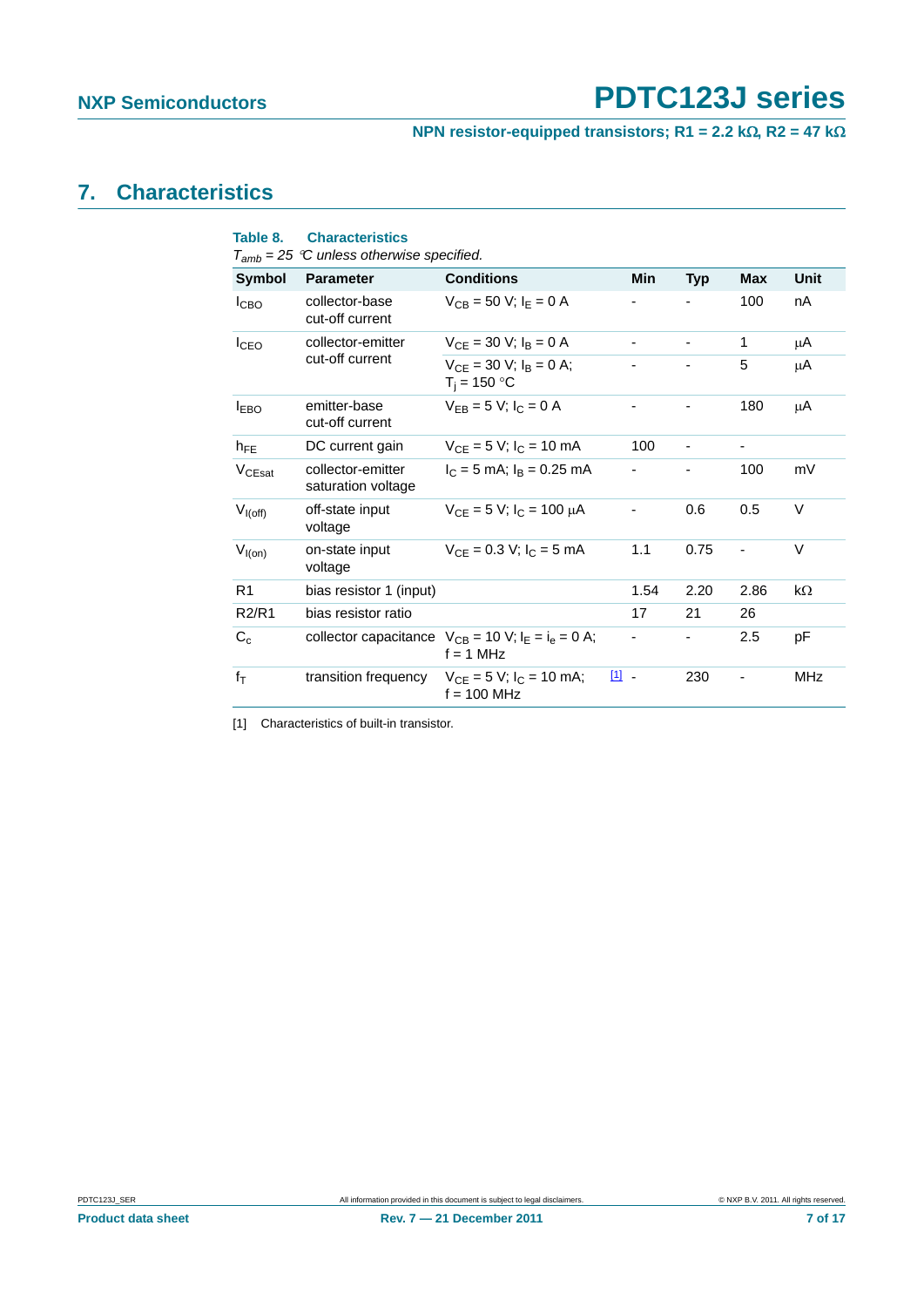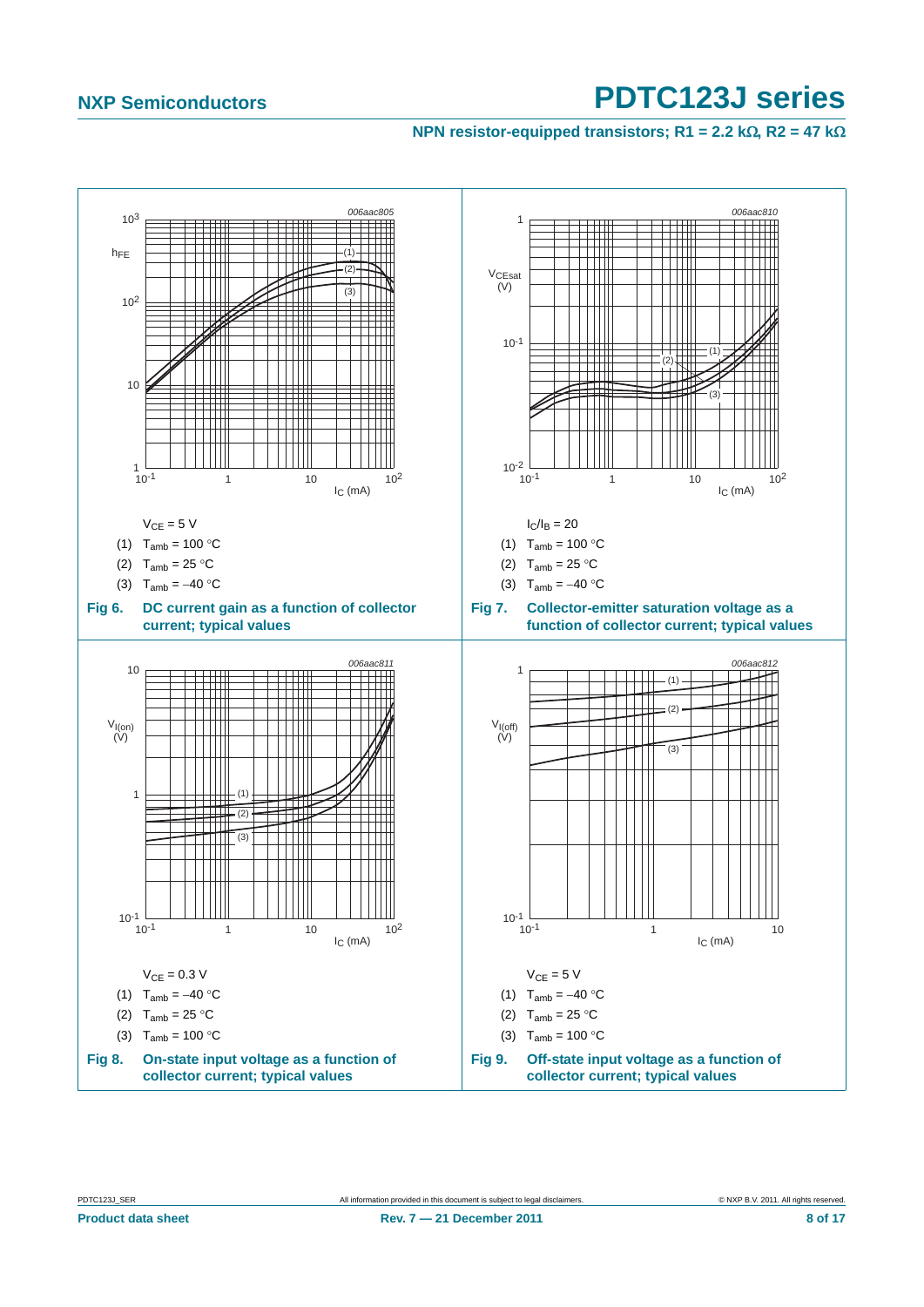**NPN resistor-equipped transistors; R1 = 2.2 k** $\Omega$ **, R2 = 47 k** $\Omega$ 



## <span id="page-8-1"></span><span id="page-8-0"></span>**8. Test information**

### **8.1 Quality information**

This product has been qualified in accordance with the Automotive Electronics Council (AEC) standard *Q101 - Stress test qualification for discrete semiconductors*, and is suitable for use in automotive applications.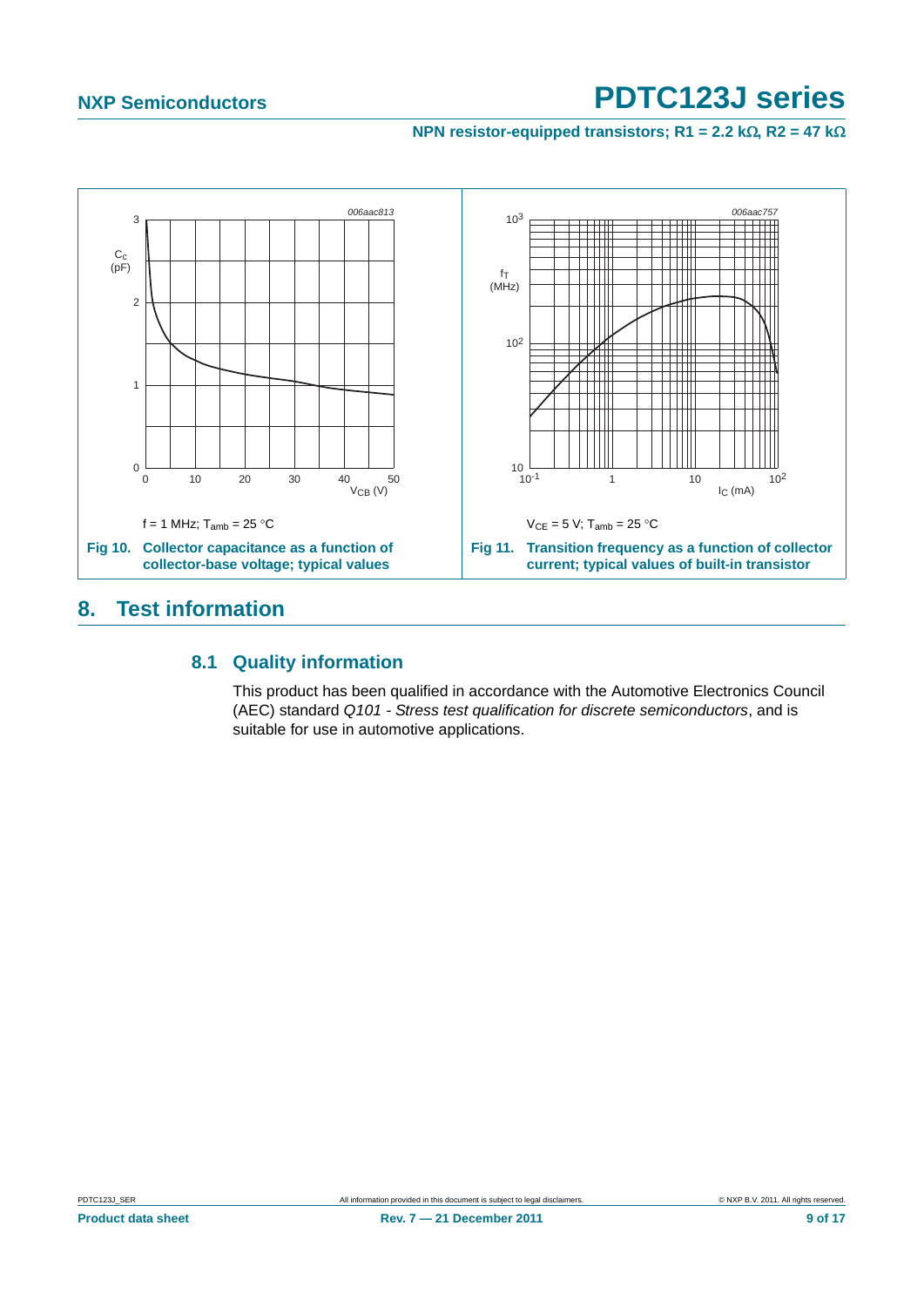**NPN resistor-equipped transistors; R1 = 2.2 k** $\Omega$ **, R2 = 47 k** $\Omega$ 

## <span id="page-9-1"></span>**9. Package outline**



## <span id="page-9-2"></span>**10. Packing information**

#### **Table 9. Packing methods**

*The indicated -xxx are the last three digits of the 12NC ordering code.[\[1\]](#page-9-0)*

| Package<br><b>Type number</b> |                   | <b>Description</b>             | <b>Packing quantity</b>  |        |  |
|-------------------------------|-------------------|--------------------------------|--------------------------|--------|--|
|                               |                   |                                | 3000                     | 10000  |  |
| PDTC123JE                     | SOT416            | 4 mm pitch, 8 mm tape and reel | $-115$                   | -135   |  |
| PDTC123JM                     | SOT883            | 2 mm pitch, 8 mm tape and reel | $\overline{\phantom{a}}$ | $-315$ |  |
| PDTC123JT                     | SOT <sub>23</sub> | 4 mm pitch, 8 mm tape and reel | $-215$                   | -235   |  |
| PDTC123JU                     | SOT323            | 4 mm pitch, 8 mm tape and reel | -115                     | -135   |  |

<span id="page-9-0"></span>[1] For further information and the availability of packing methods, see [Section 14](#page-15-0).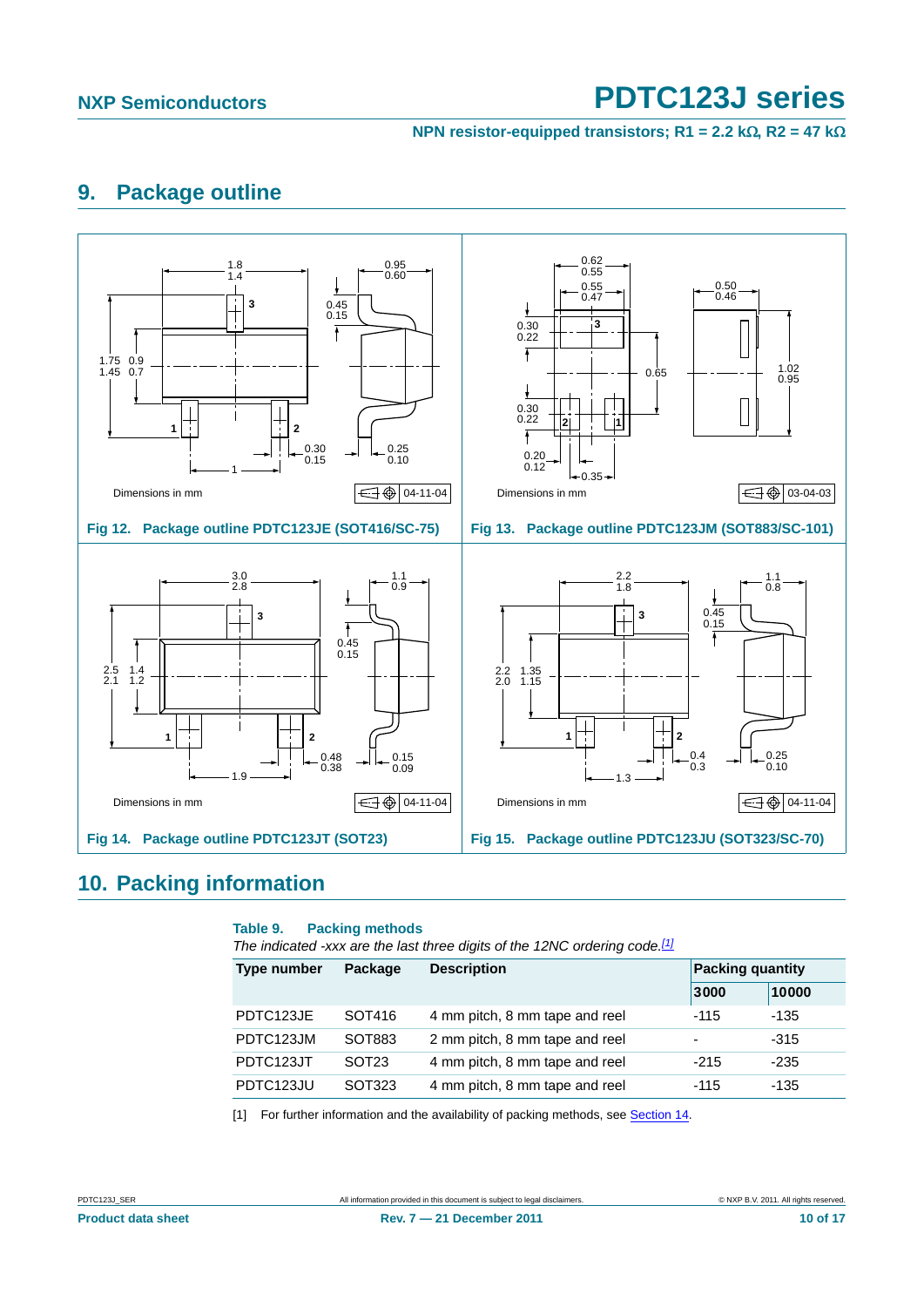**NPN resistor-equipped transistors; R1 = 2.2 k** $\Omega$ **, R2 = 47 k** $\Omega$ 

## <span id="page-10-0"></span>**11. Soldering**

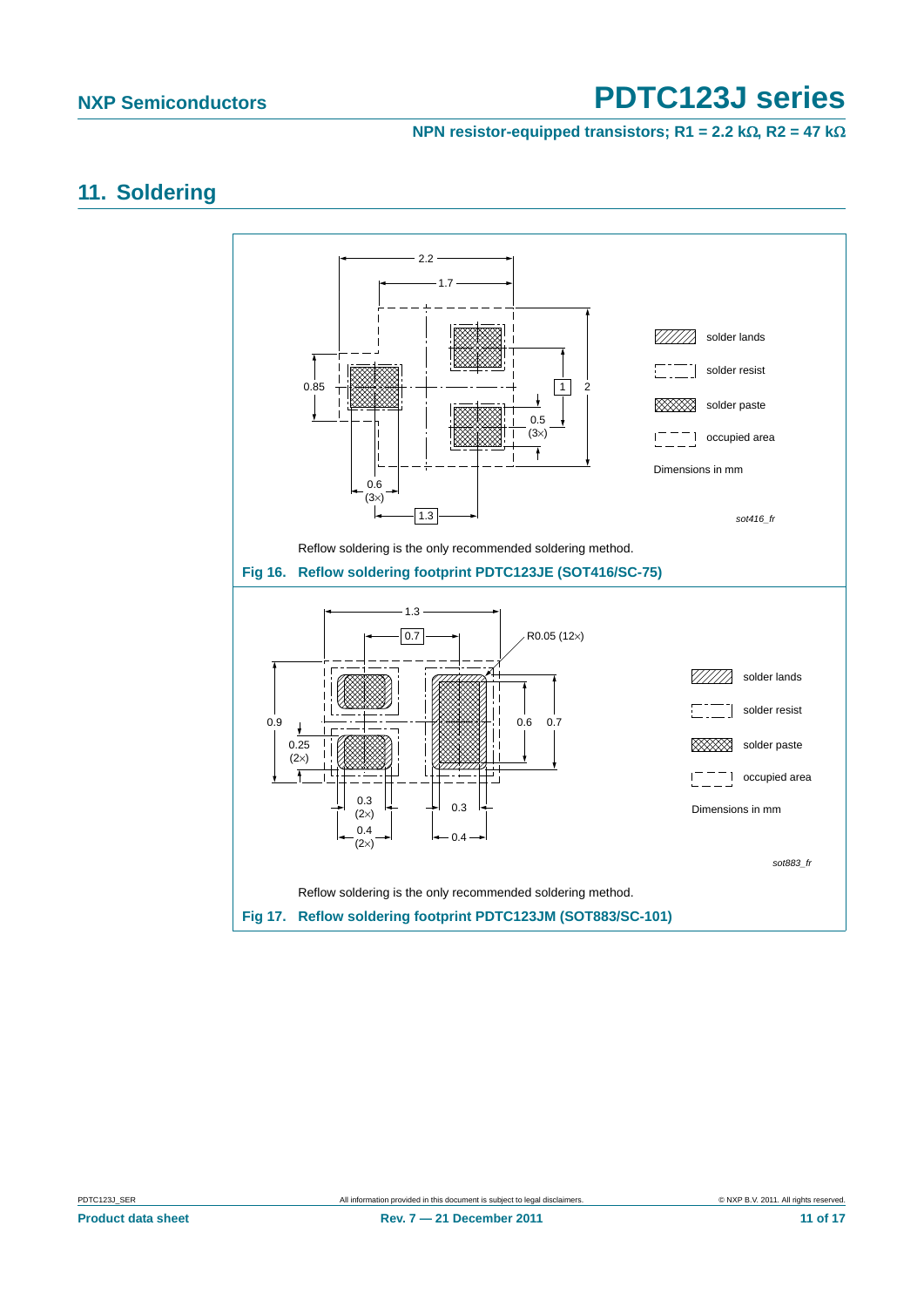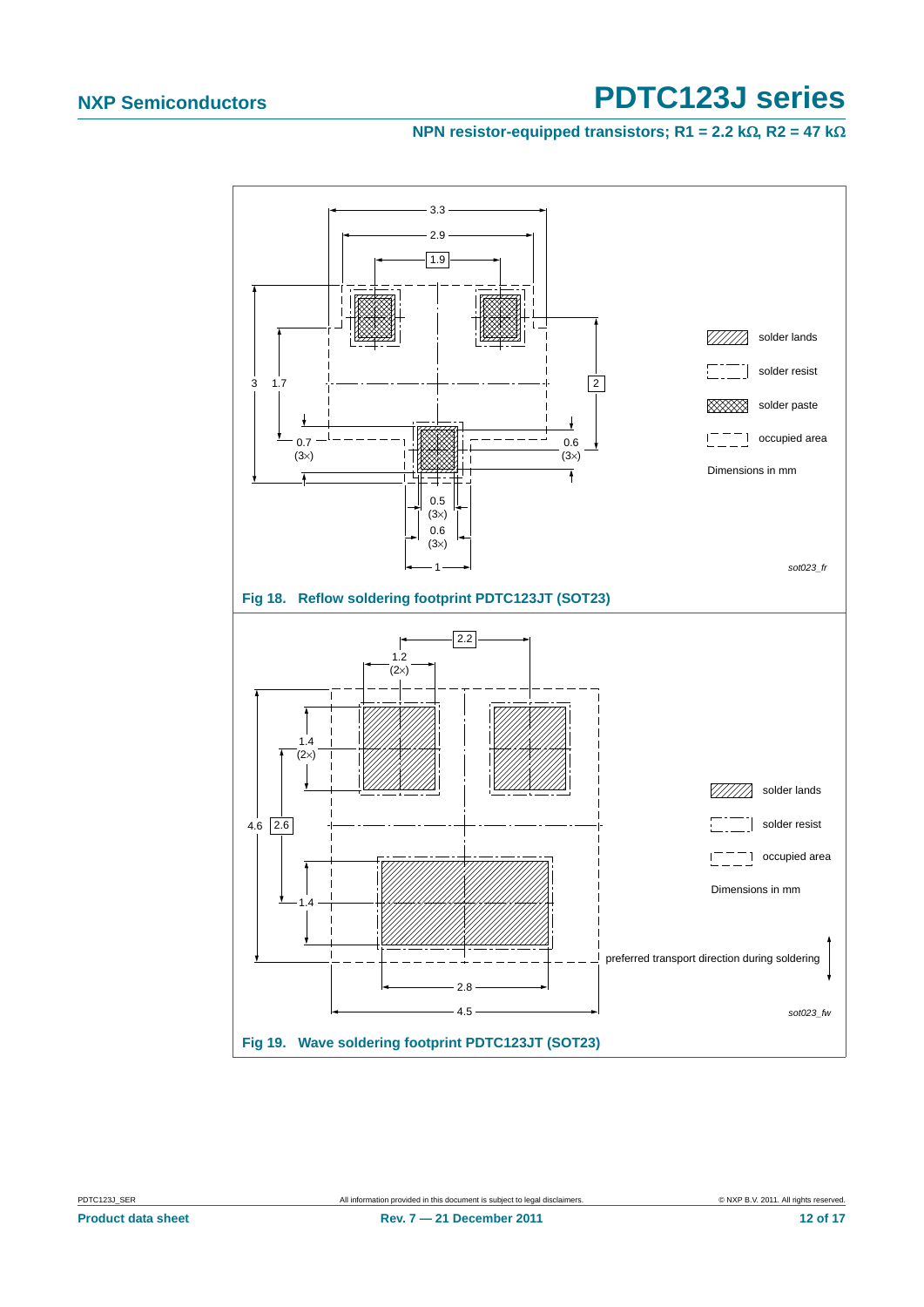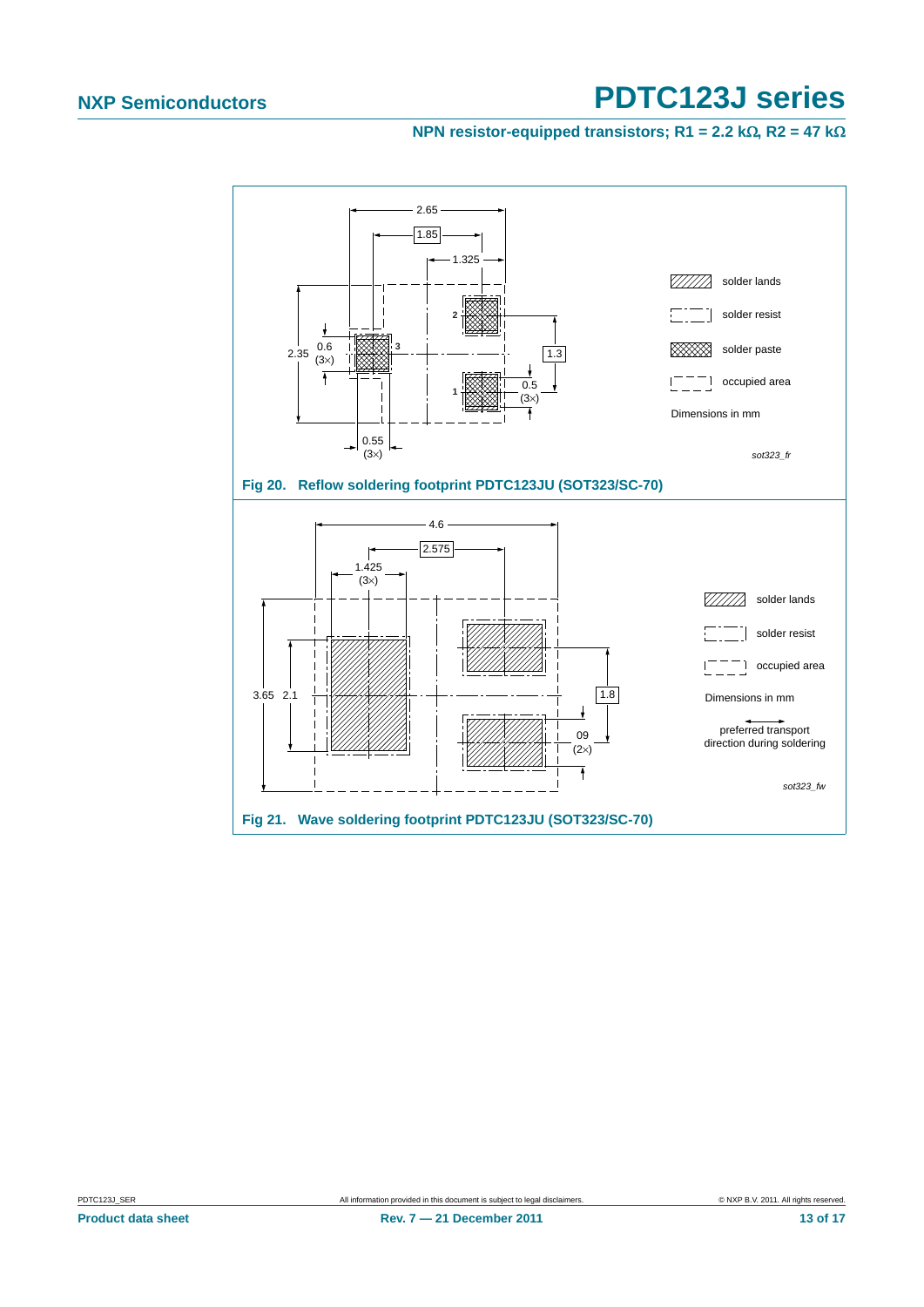**NPN resistor-equipped transistors; R1 = 2.2 k** $\Omega$ **, R2 = 47 k** $\Omega$ 

## <span id="page-13-0"></span>**12. Revision history**

| <b>Table 10. Revision history</b> |                             |                       |                          |                     |
|-----------------------------------|-----------------------------|-----------------------|--------------------------|---------------------|
| Document ID                       | Release date                | Data sheet status     | <b>Change notice</b>     | <b>Supersedes</b>   |
| PDTC123J_SER v.7                  | 20111221                    | Product data sheet    | $\overline{\phantom{a}}$ | PDTC123J_SER v.6    |
| Modifications:                    | • Figure 3 and 5: corrected |                       |                          |                     |
| PDTC123J_SER v.6                  | 20111215                    | Product data sheet    | $\overline{\phantom{a}}$ | PDTC123J_SERIES v.5 |
| PDTC123J_SERIES v.5               | 20040813                    | Product data sheet    | $\overline{\phantom{a}}$ | PDTC123J_SERIES v.4 |
| PDTC123J_SERIES v.4               | 20030410                    | Product specification | $\overline{\phantom{a}}$ | ۰                   |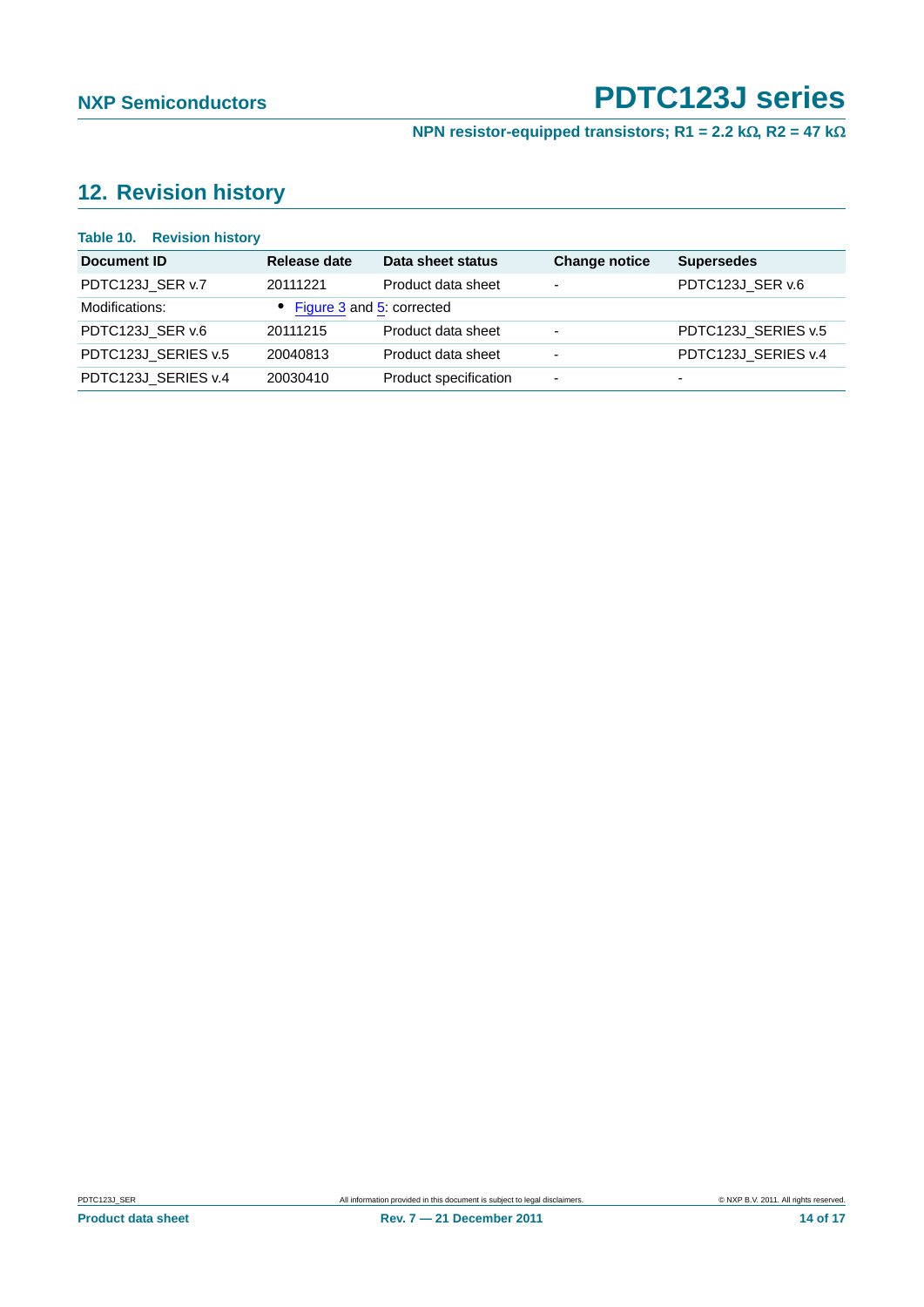## <span id="page-14-0"></span>**13. Legal information**

### <span id="page-14-1"></span>**13.1 Data sheet status**

| Document status[1][2]          | Product status <sup>[3]</sup> | <b>Definition</b>                                                                     |
|--------------------------------|-------------------------------|---------------------------------------------------------------------------------------|
| Objective [short] data sheet   | Development                   | This document contains data from the objective specification for product development. |
| Preliminary [short] data sheet | Qualification                 | This document contains data from the preliminary specification.                       |
| Product [short] data sheet     | Production                    | This document contains the product specification.                                     |

[1] Please consult the most recently issued document before initiating or completing a design.

[2] The term 'short data sheet' is explained in section "Definitions".

[3] The product status of device(s) described in this document may have changed since this document was published and may differ in case of multiple devices. The latest product status<br>information is available on the Intern

### <span id="page-14-2"></span>**13.2 Definitions**

**Draft —** The document is a draft version only. The content is still under internal review and subject to formal approval, which may result in modifications or additions. NXP Semiconductors does not give any representations or warranties as to the accuracy or completeness of information included herein and shall have no liability for the consequences of use of such information.

**Short data sheet —** A short data sheet is an extract from a full data sheet with the same product type number(s) and title. A short data sheet is intended for quick reference only and should not be relied upon to contain detailed and full information. For detailed and full information see the relevant full data sheet, which is available on request via the local NXP Semiconductors sales office. In case of any inconsistency or conflict with the short data sheet, the full data sheet shall prevail.

**Product specification —** The information and data provided in a Product data sheet shall define the specification of the product as agreed between NXP Semiconductors and its customer, unless NXP Semiconductors and customer have explicitly agreed otherwise in writing. In no event however, shall an agreement be valid in which the NXP Semiconductors product is deemed to offer functions and qualities beyond those described in the Product data sheet.

### <span id="page-14-3"></span>**13.3 Disclaimers**

**Limited warranty and liability —** Information in this document is believed to be accurate and reliable. However, NXP Semiconductors does not give any representations or warranties, expressed or implied, as to the accuracy or completeness of such information and shall have no liability for the consequences of use of such information. NXP Semiconductors takes no responsibility for the content in this document if provided by an information source outside of NXP Semiconductors.

In no event shall NXP Semiconductors be liable for any indirect, incidental, punitive, special or consequential damages (including - without limitation - lost profits, lost savings, business interruption, costs related to the removal or replacement of any products or rework charges) whether or not such damages are based on tort (including negligence), warranty, breach of contract or any other legal theory.

Notwithstanding any damages that customer might incur for any reason whatsoever, NXP Semiconductors' aggregate and cumulative liability towards customer for the products described herein shall be limited in accordance with the *Terms and conditions of commercial sale* of NXP Semiconductors.

**Right to make changes —** NXP Semiconductors reserves the right to make changes to information published in this document, including without limitation specifications and product descriptions, at any time and without notice. This document supersedes and replaces all information supplied prior to the publication hereof.

**Suitability for use —** NXP Semiconductors products are not designed, authorized or warranted to be suitable for use in life support, life-critical or safety-critical systems or equipment, nor in applications where failure or malfunction of an NXP Semiconductors product can reasonably be expected to result in personal injury, death or severe property or environmental damage. NXP Semiconductors and its suppliers accept no liability for inclusion and/or use of NXP Semiconductors products in such equipment or applications and therefore such inclusion and/or use is at the customer's own risk.

**Applications —** Applications that are described herein for any of these products are for illustrative purposes only. NXP Semiconductors makes no representation or warranty that such applications will be suitable for the specified use without further testing or modification.

Customers are responsible for the design and operation of their applications and products using NXP Semiconductors products, and NXP Semiconductors accepts no liability for any assistance with applications or customer product design. It is customer's sole responsibility to determine whether the NXP Semiconductors product is suitable and fit for the customer's applications and products planned, as well as for the planned application and use of customer's third party customer(s). Customers should provide appropriate design and operating safeguards to minimize the risks associated with their applications and products.

NXP Semiconductors does not accept any liability related to any default, damage, costs or problem which is based on any weakness or default in the customer's applications or products, or the application or use by customer's third party customer(s). Customer is responsible for doing all necessary testing for the customer's applications and products using NXP Semiconductors products in order to avoid a default of the applications and the products or of the application or use by customer's third party customer(s). NXP does not accept any liability in this respect.

**Limiting values —** Stress above one or more limiting values (as defined in the Absolute Maximum Ratings System of IEC 60134) will cause permanent damage to the device. Limiting values are stress ratings only and (proper) operation of the device at these or any other conditions above those given in the Recommended operating conditions section (if present) or the Characteristics sections of this document is not warranted. Constant or repeated exposure to limiting values will permanently and irreversibly affect the quality and reliability of the device.

**Terms and conditions of commercial sale —** NXP Semiconductors products are sold subject to the general terms and conditions of commercial sale, as published at<http://www.nxp.com/profile/terms>, unless otherwise agreed in a valid written individual agreement. In case an individual agreement is concluded only the terms and conditions of the respective agreement shall apply. NXP Semiconductors hereby expressly objects to applying the customer's general terms and conditions with regard to the purchase of NXP Semiconductors products by customer.

**No offer to sell or license —** Nothing in this document may be interpreted or construed as an offer to sell products that is open for acceptance or the grant, conveyance or implication of any license under any copyrights, patents or other industrial or intellectual property rights.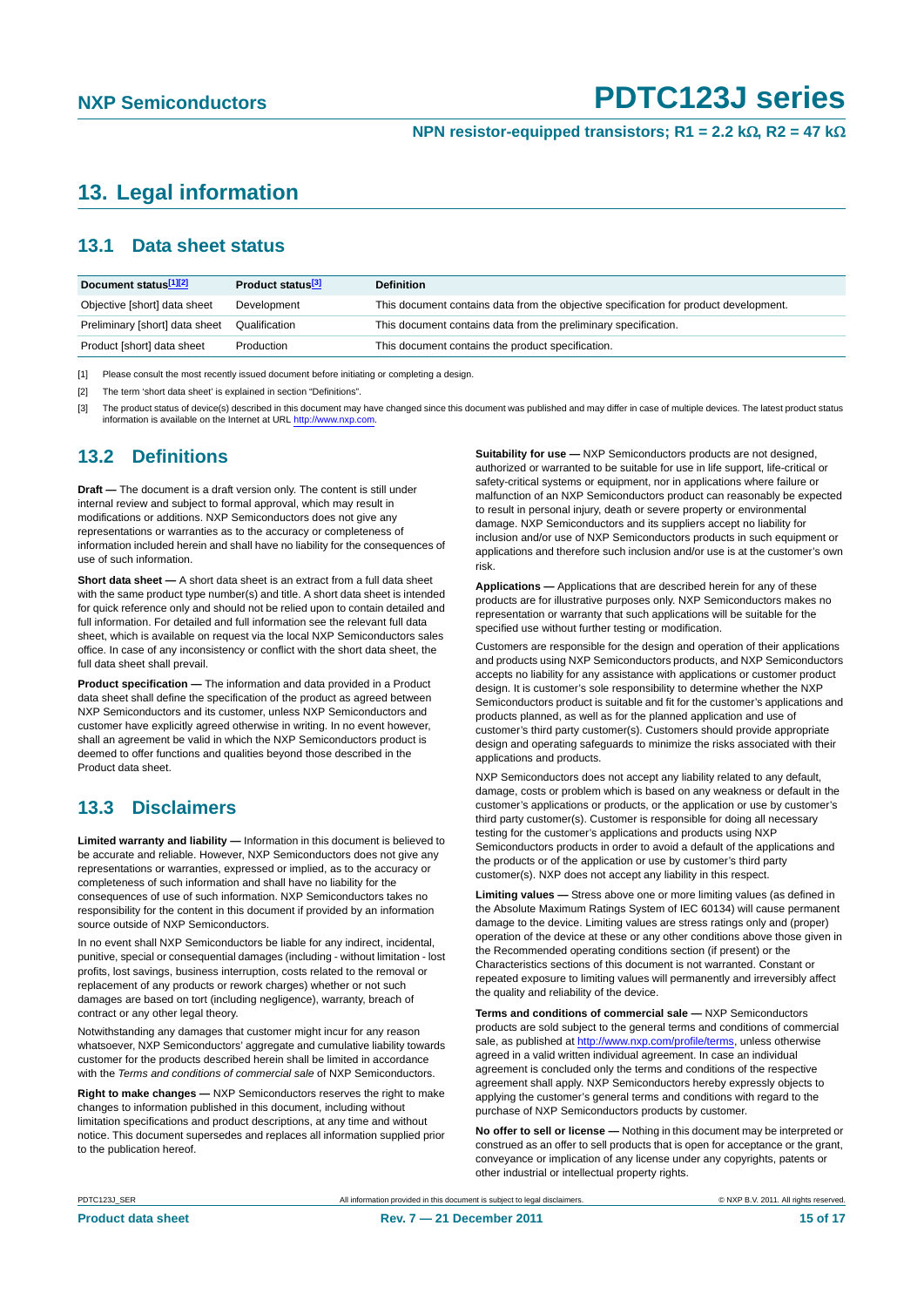#### **NPN resistor-equipped transistors; R1 = 2.2 k** $\Omega$ **, R2 = 47 k** $\Omega$

Notice: All referenced brands, product names, service names and trademarks

<span id="page-15-1"></span>**13.4 Trademarks**

are the property of their respective owners.

**Export control —** This document as well as the item(s) described herein may be subject to export control regulations. Export might require a prior authorization from competent authorities.

**Quick reference data —** The Quick reference data is an extract of the product data given in the Limiting values and Characteristics sections of this document, and as such is not complete, exhaustive or legally binding.

## <span id="page-15-0"></span>**14. Contact information**

For more information, please visit: **http://www.nxp.com**

For sales office addresses, please send an email to: **salesaddresses@nxp.com**